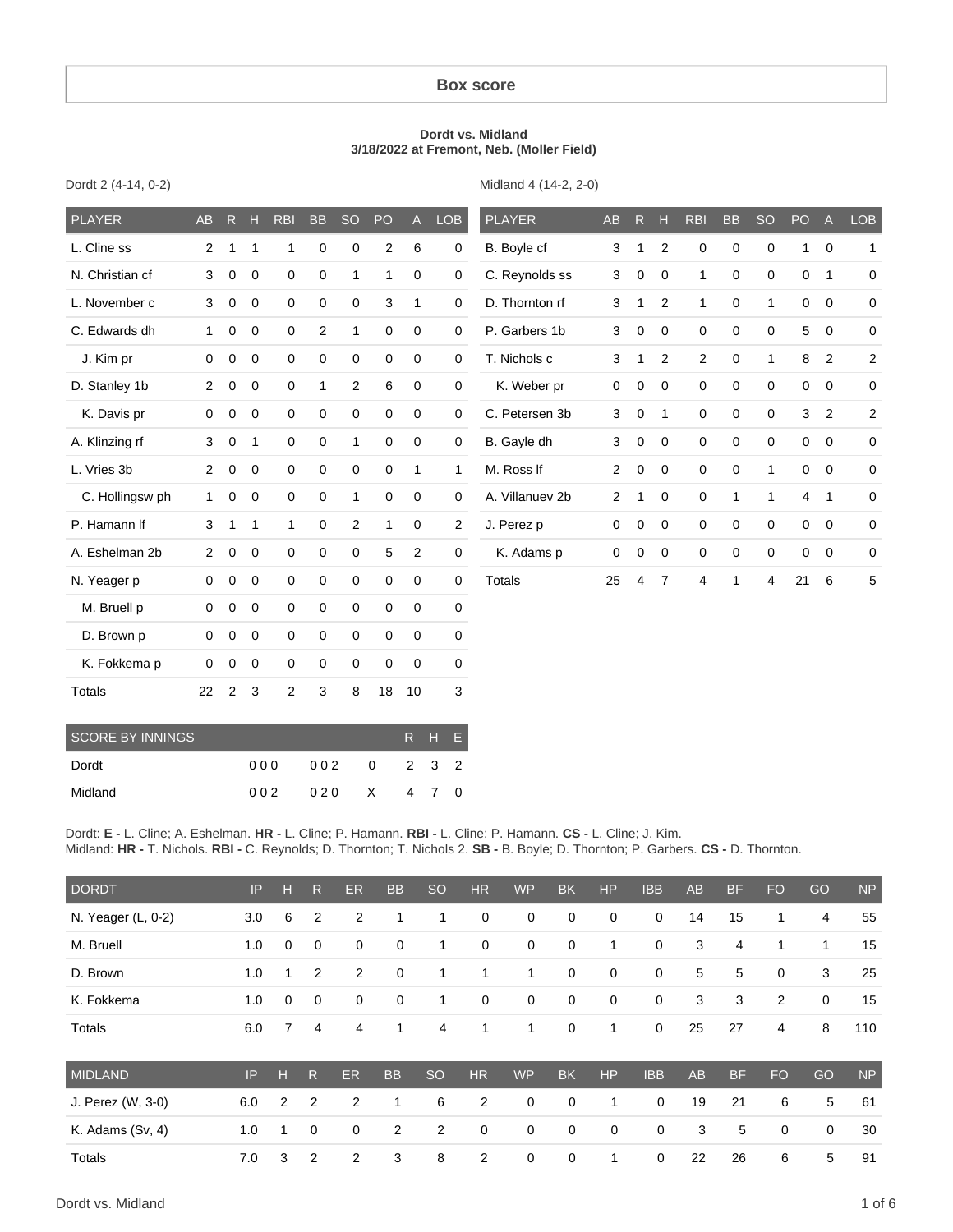Dordt: **Batters Faced -** N. Yeager 15; M. Bruell 4; D. Brown 5; K. Fokkema 3. **HBP -** M. Bruell. Midland: **Batters Faced -** J. Perez 21; K. Adams 5. **HBP -** J. Perez.

**Start:** 6:20 PM **Duration:** 1:52 **Attendance:** 0

Weather: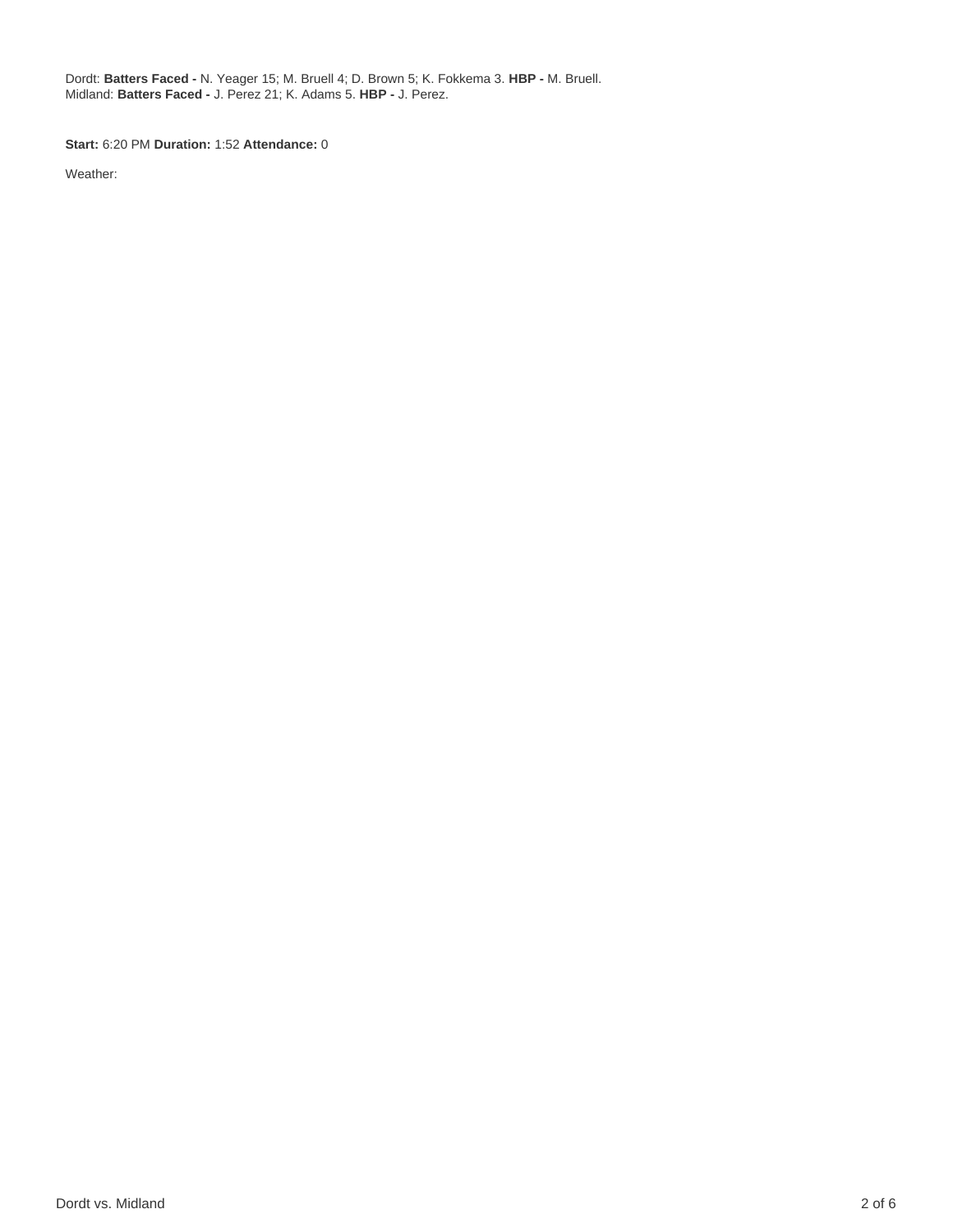# **Scoring Summary**

| <b>INNINGS</b> | <b>PLAY</b>                                                                           | $V - H$ |
|----------------|---------------------------------------------------------------------------------------|---------|
| Midland<br>3rd | C. Reynolds grounded out to ss, RBI; B. Boyle advanced to third; A. Villanuev scored. | $0 - 1$ |
| Midland<br>3rd | D. Thornton singled to shortstop, RBI; B. Boyle scored.                               | $0 - 2$ |
| Midland<br>5th | T. Nichols homered, 2 RBI; D. Thornton scored.                                        | $0 - 4$ |
| Dordt<br>6th   | P. Hamann homered, RBI.                                                               | $1 - 4$ |
| Dordt<br>6th   | L. Cline homered, RBI.                                                                | $2 - 4$ |

# **All Plays**

# **Dordt Top of 1st Inning**

L. Cline hit by pitch.

N. Christian struck out swinging; L. Cline out at second c to 2b, caught stealing. (2 out)

L. November popped up to 2b. (3 out)

**Inning Summary: 0 Runs , 0 Hits , 0 Errors , 0 LOB**

# **Midland Bottom of 1st Inning**

B. Boyle singled to right field.

C. Reynolds lined into double play 2b; B. Boyle out on the play. (2 out)

D. Thornton singled up the middle.

D. Thornton stole second.

P. Garbers reached first on an error by ss to first base; D. Thornton advanced to third.

P. Garbers stole second.

T. Nichols struck out swinging. (3 out)

**Inning Summary: 0 Runs , 2 Hits , 1 Errors , 2 LOB**

## **Dordt Top of 2nd Inning**

C. Edwards struck out swinging. (1 out)

D. Stanley struck out swinging. (2 out)

A. Klinzing grounded out to ss. (3 out)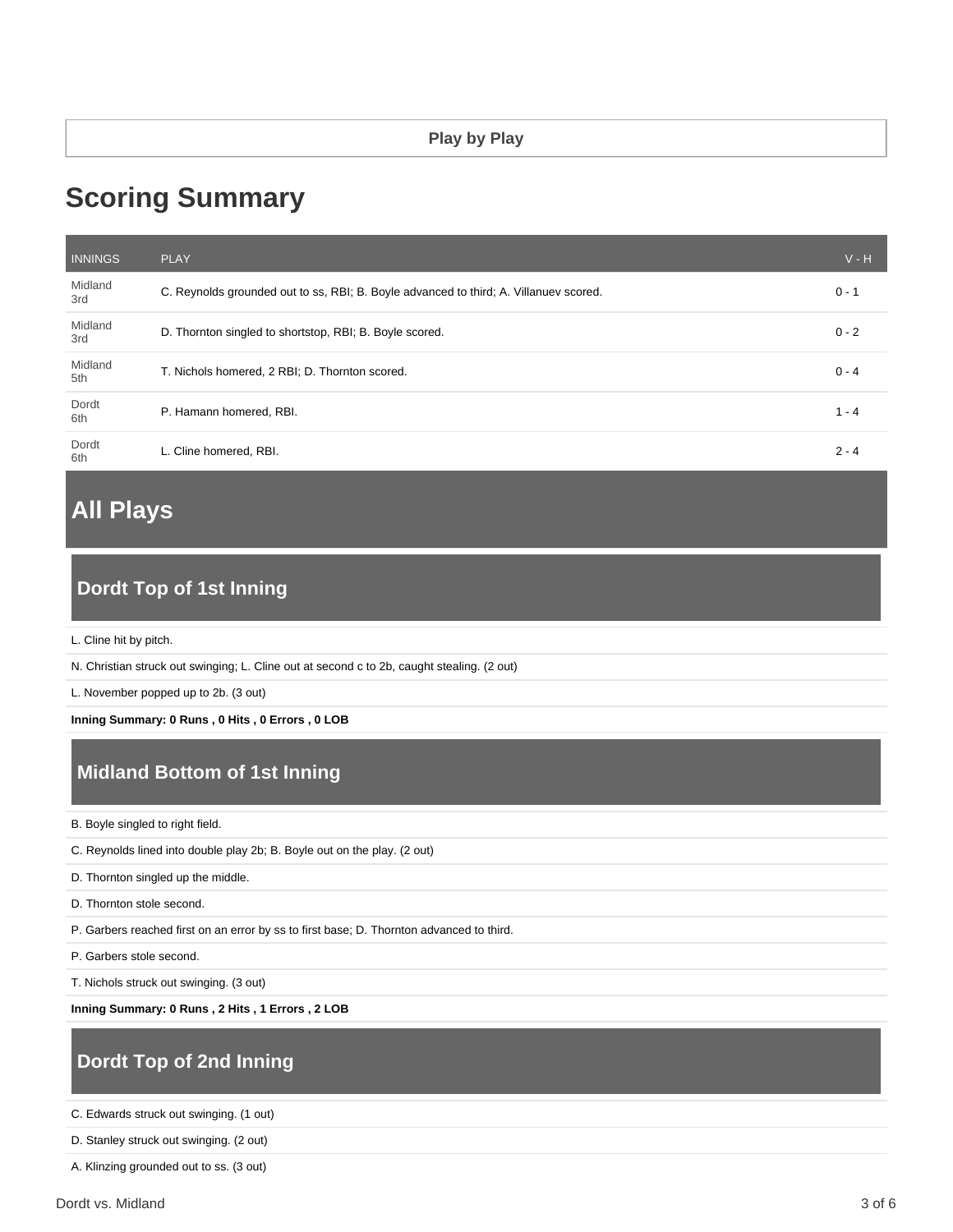# **Midland Bottom of 2nd Inning**

C. Petersen singled to right field.

B. Gayle reached on a fielder's choice; C. Petersen out at second ss to 2b. (1 out)

M. Ross grounded into double play ss to 2b to 1b; B. Gayle out on the play. (3 out)

**Inning Summary: 0 Runs , 1 Hits , 0 Errors , 0 LOB**

#### **Dordt Top of 3rd Inning**

L. Vries grounded out to 1b unassisted. (1 out)

P. Hamann struck out swinging. (2 out)

A. Eshelman popped up to 2b. (3 out)

**Inning Summary: 0 Runs , 0 Hits , 0 Errors , 0 LOB**

### **Midland Bottom of 3rd Inning**

A. Villanuev walked.

B. Boyle singled to right field; A. Villanuev advanced to third.

B. Boyle stole second.

**C. Reynolds grounded out to ss, RBI; B. Boyle advanced to third; A. Villanuev scored.**

**D. Thornton singled to shortstop, RBI; B. Boyle scored.**

D. Thornton out at second c to ss, caught stealing. (2 out)

P. Garbers reached first on an error by 2b to first base.

T. Nichols singled to left field; P. Garbers advanced to second.

K. Weber pinch ran for T. Nichols.

C. Petersen reached on a fielder's choice; K. Weber out at second 2b to ss. (3 out)

**Inning Summary: 2 Runs , 3 Hits , 1 Errors , 2 LOB**

#### **Dordt Top of 4th Inning**

T. Nichols to c for K. Weber.

L. Cline grounded out to 2b. (1 out)

N. Christian popped up to 2b. (2 out)

L. November popped up to 3b. (3 out)

**Inning Summary: 0 Runs , 0 Hits , 0 Errors , 0 LOB**

### **Midland Bottom of 4th Inning**

M. Bruell to p for N. Yeager.

B. Gayle fouled out to 1b. (1 out)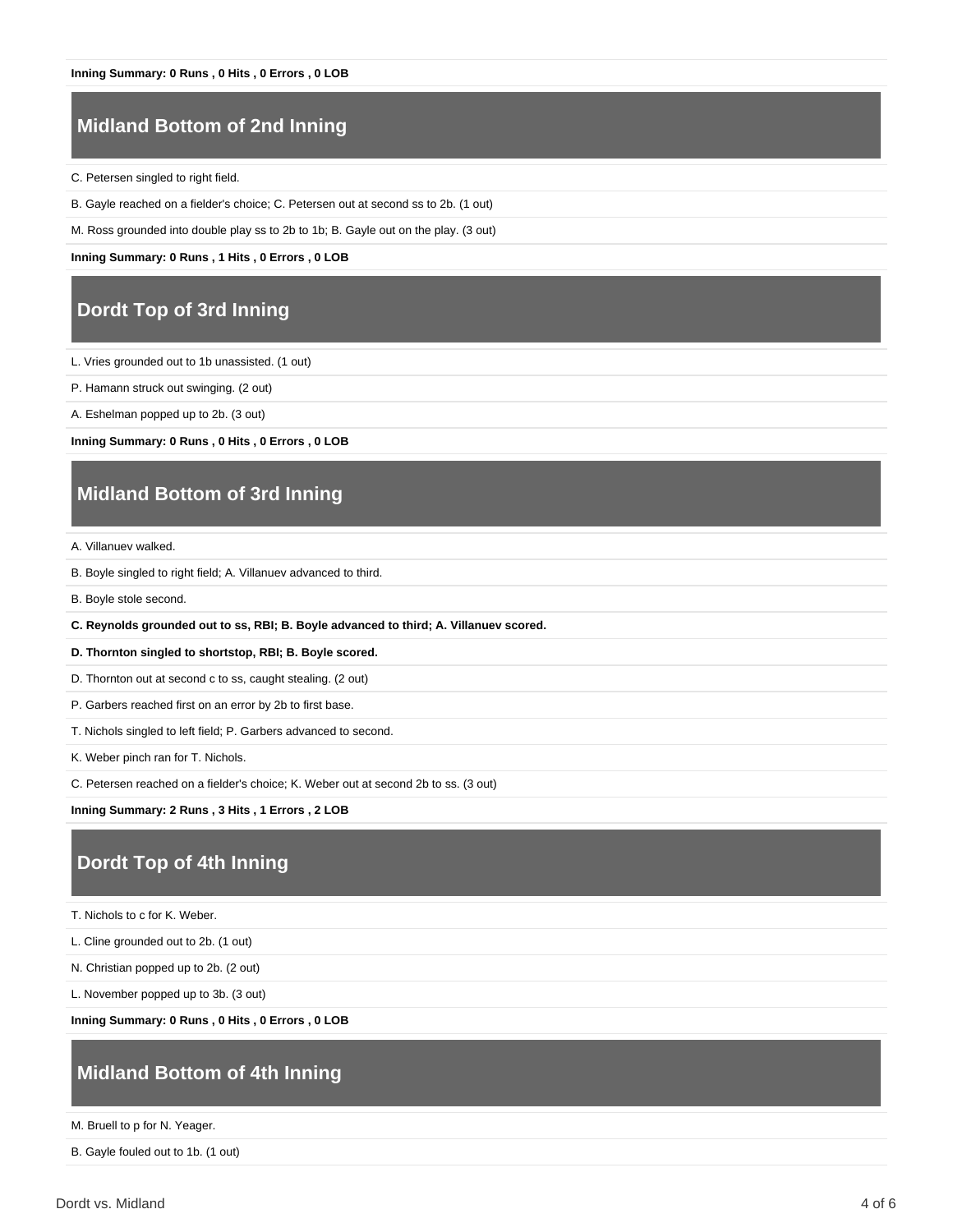A. Villanuev struck out swinging. (2 out)

B. Boyle reached on a fielder's choice; M. Ross out at second ss to 2b. (3 out)

**Inning Summary: 0 Runs , 0 Hits , 0 Errors , 1 LOB**

#### **Dordt Top of 5th Inning**

C. Edwards walked.

D. Stanley struck out looking. (1 out)

A. Klinzing struck out swinging. (2 out)

L. Vries popped up to 3b. (3 out)

**Inning Summary: 0 Runs , 0 Hits , 0 Errors , 1 LOB**

#### **Midland Bottom of 5th Inning**

D. Brown to p for M. Bruell.

C. Reynolds grounded out to 3b. (1 out)

D. Thornton struck out swinging, reached first on a wild pitch.

P. Garbers grounded out to ss; D. Thornton advanced to second. (2 out)

**T. Nichols homered, 2 RBI; D. Thornton scored.**

C. Petersen grounded out to ss. (3 out)

**Inning Summary: 2 Runs , 1 Hits , 0 Errors , 0 LOB**

### **Dordt Top of 6th Inning**

#### **P. Hamann homered, RBI.**

A. Eshelman flied out to cf. (1 out)

**L. Cline homered, RBI.**

N. Christian grounded out to 3b. (2 out)

L. November grounded out to 3b. (3 out)

**Inning Summary: 2 Runs , 2 Hits , 0 Errors , 0 LOB**

## **Midland Bottom of 6th Inning**

K. Fokkema to p for D. Brown.

B. Gayle flied out to lf. (1 out)

M. Ross struck out swinging. (2 out)

A. Villanuev flied out to cf. (3 out)

**Inning Summary: 0 Runs , 0 Hits , 0 Errors , 0 LOB**

### **Dordt Top of 7th Inning**

K. Adams to p for J. Perez.